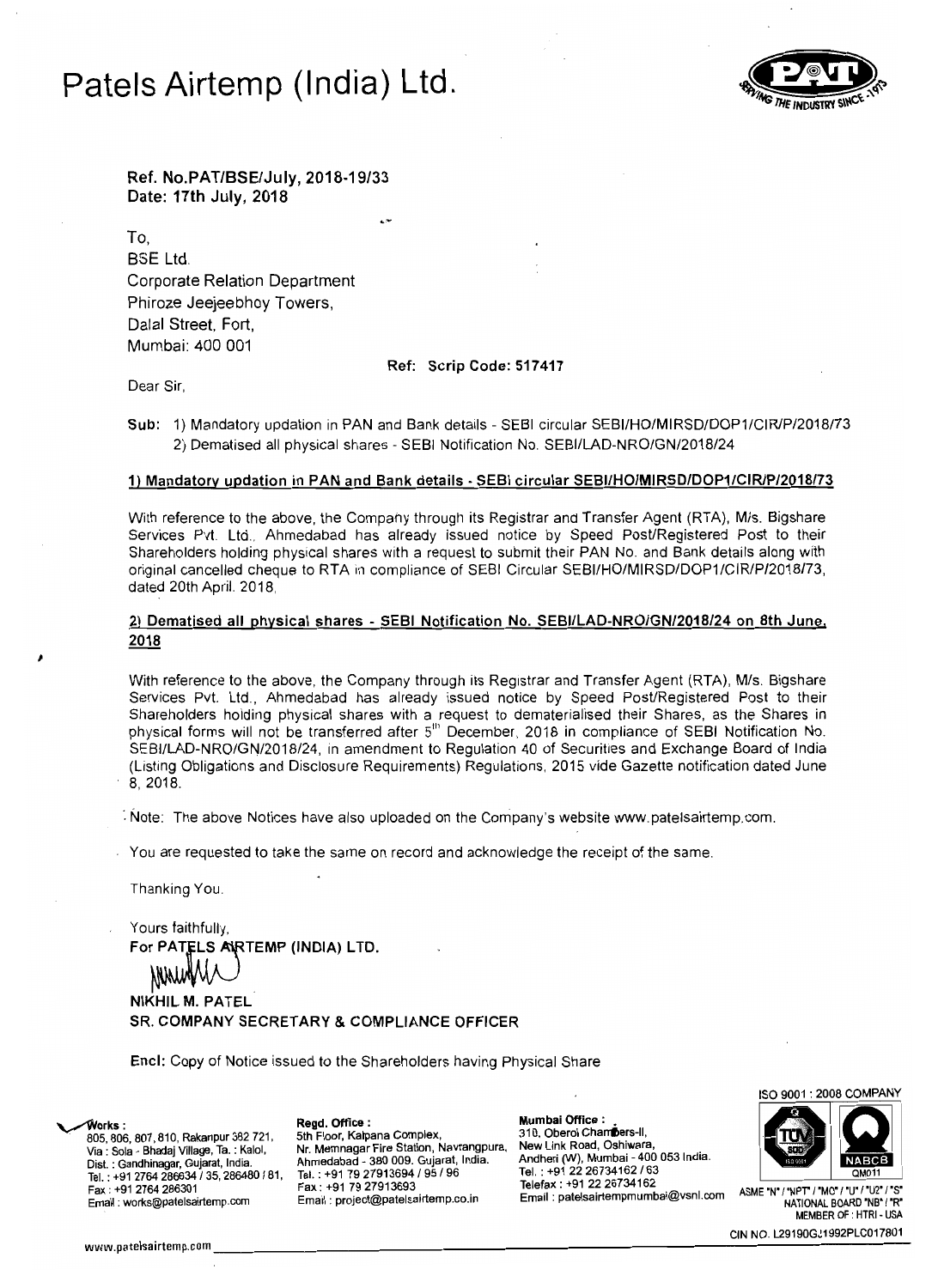|                                                                                                                                                                                                                               |                                                                                                                                                                                                                                                                                                                                                 | <b>Bigshare Services Pvt. Ltd</b><br>1st Floor, Bharat Tin Works Building, Opp. Vasant Oasis, Makwana Road, Marol,<br>Andheri (East), Mumbai 400059; Maharashtra, India.<br>Tel: 022 62638200; www.bigshareonline.com |              |  |  |  |
|-------------------------------------------------------------------------------------------------------------------------------------------------------------------------------------------------------------------------------|-------------------------------------------------------------------------------------------------------------------------------------------------------------------------------------------------------------------------------------------------------------------------------------------------------------------------------------------------|-----------------------------------------------------------------------------------------------------------------------------------------------------------------------------------------------------------------------|--------------|--|--|--|
|                                                                                                                                                                                                                               | Ref:                                                                                                                                                                                                                                                                                                                                            | Date:                                                                                                                                                                                                                 |              |  |  |  |
|                                                                                                                                                                                                                               |                                                                                                                                                                                                                                                                                                                                                 |                                                                                                                                                                                                                       |              |  |  |  |
|                                                                                                                                                                                                                               |                                                                                                                                                                                                                                                                                                                                                 |                                                                                                                                                                                                                       |              |  |  |  |
|                                                                                                                                                                                                                               | Folio No.:                                                                                                                                                                                                                                                                                                                                      |                                                                                                                                                                                                                       |              |  |  |  |
|                                                                                                                                                                                                                               | Dear Shareholder(s),<br>Unit:                                                                                                                                                                                                                                                                                                                   | PATELS AIRTEMP (INDIA) LIMITED                                                                                                                                                                                        |              |  |  |  |
|                                                                                                                                                                                                                               |                                                                                                                                                                                                                                                                                                                                                 | Sub.: Mandatory update of PAN and Bank details                                                                                                                                                                        |              |  |  |  |
|                                                                                                                                                                                                                               | Pursuant to SEBI circular SEBI/HO/MIRSD/DOP1/CIR/P/2018/73 dated 20th April, 2018, shareholders holding<br>shares in physical form whose folio do not have / have incomplete details with respect to PAN and bank particulars<br>are mandatorily required to furnish the PAN and bank details to the Company / Registrar & Transfer Agent (RTA) |                                                                                                                                                                                                                       |              |  |  |  |
|                                                                                                                                                                                                                               | for registration under their folio.                                                                                                                                                                                                                                                                                                             |                                                                                                                                                                                                                       |              |  |  |  |
|                                                                                                                                                                                                                               | As per the records of the Company / RTA, your folio needs to be updated with the PAN and complete bank<br>account details.                                                                                                                                                                                                                      |                                                                                                                                                                                                                       |              |  |  |  |
| Hence you are requested to submit the following documents within 21 days of receipt of this communication:                                                                                                                    |                                                                                                                                                                                                                                                                                                                                                 |                                                                                                                                                                                                                       |              |  |  |  |
|                                                                                                                                                                                                                               |                                                                                                                                                                                                                                                                                                                                                 | The form which has been provided overleaf of this letter, dully filled in and sign by all the shareholders                                                                                                            |              |  |  |  |
|                                                                                                                                                                                                                               |                                                                                                                                                                                                                                                                                                                                                 | Self-attested copy of PAN card of the shareholder (including joint holders)                                                                                                                                           |              |  |  |  |
| Original cancelled cheque leaf with the name of first /sole shareholder printed on it and in absence of<br>personalized cheque copy of bank passbook showing name & account details of the account holder<br>attested by bank |                                                                                                                                                                                                                                                                                                                                                 |                                                                                                                                                                                                                       |              |  |  |  |
|                                                                                                                                                                                                                               |                                                                                                                                                                                                                                                                                                                                                 | Address proof (self-attested copy of Aadhar-card/voter id/electricity bill/telephone bill)                                                                                                                            |              |  |  |  |
|                                                                                                                                                                                                                               |                                                                                                                                                                                                                                                                                                                                                 | In case if you have any queries or need any assistance in this regard, please contact us at the following address:                                                                                                    |              |  |  |  |
|                                                                                                                                                                                                                               | Bigshare Services Pvt. Ltd<br>A-802, Samudra Complex, off C G Road, Navrangpura,<br>Near Girish Cold Drinks Ahmedabad 380 009<br>Tel. No. 91 79 40024135; email: investor.ahm@bigshareonline.com                                                                                                                                                |                                                                                                                                                                                                                       |              |  |  |  |
|                                                                                                                                                                                                                               | On receipt of the above document we will update the same in our records.                                                                                                                                                                                                                                                                        |                                                                                                                                                                                                                       |              |  |  |  |
|                                                                                                                                                                                                                               | Thanking you,                                                                                                                                                                                                                                                                                                                                   | Important Information: In terms of SEBI<br>Gazette Notification dated June 08, 2018,                                                                                                                                  | Orient Press |  |  |  |
|                                                                                                                                                                                                                               | Yours faithfully,<br>for Bigshare Services Pvt Ltd.                                                                                                                                                                                                                                                                                             | shares in physical form will not be<br>transferred after December 05, 2018.                                                                                                                                           |              |  |  |  |
|                                                                                                                                                                                                                               | $Sd/-$                                                                                                                                                                                                                                                                                                                                          | Hence, in your interest, it is advised to                                                                                                                                                                             | Ltd.         |  |  |  |
|                                                                                                                                                                                                                               | <b>Authorised Signatory</b><br>Encl: as above                                                                                                                                                                                                                                                                                                   | get your shares converted into demat form                                                                                                                                                                             |              |  |  |  |